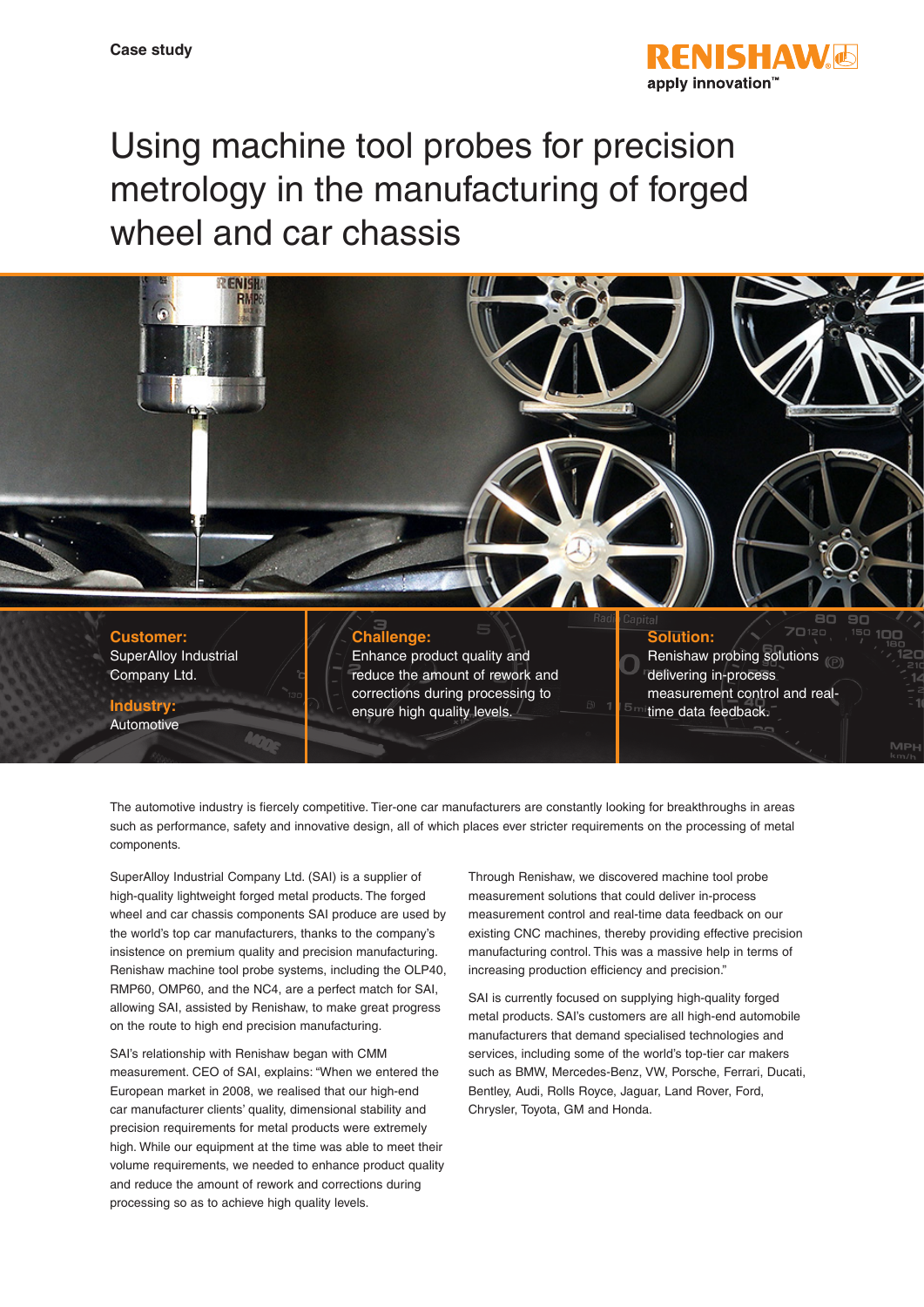#### **The production of aluminium forged wheel rims**

The forged wheel production process is complex, particularly for low-volume, high-diversity production. SAI produces more than 200 types of wheel which requires the utmost production flexibility. Strict standards are applied to workpiece setting. reference measurements and key dimension detection during metal processing, as the precision requirements for machining wheel mounting surfaces exceed the requirements of even the aerospace industry. SAI currently has 600 CNC machine tools working on wheel rim production, including 150 Victor Taichung lathes and 450 YCM milling machines. All these machine tools are engaged in production on a three shift process five days per week. So how does SAI ensure that the precision and stability of 600 machine tools remains consistent?

In order to increase production precision and reduce scrap, SAI equipped the relevant lathes with Renishaw OLP40 touch probes, which use optical signal transmission and are adapted for turning processes. The CNC milling machines were equipped with RMP60 machine tool probes which use wireless radio transmission to measure workpiece position and reference height, as well as providing in-line key dimension detection, thereby increasing production performance.

Mr. Y. C. Kao, Senior Manager of SAI's Wheel Production Department, explains: "The automated workpiece setup enabled by Renishaw machine tool probes allows us to ensure that the cutting dimensions remain stable and consistent when we are producing wheel rims, as well as effectively reducing human error. For example, the air valve hole cutting thickness Process Capability Index (CPK) rose from 0.71-1.13 to 1.35- 1.43 when using Renishaw machine tool probes."

## **3D appearance modelling for forged wheel**

Wheel styling design has moved from flatter surfaces towards more 3D effects in recent years, causing wheel rims to become ever larger, and placing increasingly stringent demands on processing precision. Until 2011, SAI's acceptable tolerances for wheel rim production (with the flatter designs used at the time) were 0.05-0.10mm. However, the tighter tolerance requirements of the current 3D designs has gradually increased cutting times and processing; wheel rim appearance processing takes as long as 180 to 240 minutes, with the result that any rework imposes considerable pressures in terms of both production time and cost.

OLP40 probes allow SAI to carry out in-process measurement control to achieve tolerance of less than 0.02 mm, and can replace human measurements and updates to workpiece coordinates. This greatly improves cutting and efficiency for surface precision processing after coating. Even more importantly, it reduces rework by 80%, as before the introduction of in-line measurement systems wheel production generally had to be processed twice to achieve the necessary precision. When combined with Renishaw software, the probes not only play a role in guidance during production, but also provide in-process control and real-time feedback, immediately updating and correcting data during metal cutting, and efficiently monitoring and controlling dimensions and deformations.

Renishaw machine tool probe systems have allowed SAI to increase production precision and product quality, while also reducing scrap from 2-3% to 0%, and improving production efficiency.

Renishaw has an excellent reputation in manufacturing industries, and also provides service for different industries, so it doesn't just offer a product or a solution, but also shares with us its experience, expertise and the industry's best practices. Renishaw is also meticulous in terms of its technical support, the Renishaw team reacts quickly to solve problems; this is particularly impressive to us.

**SAI (Taiwan)**